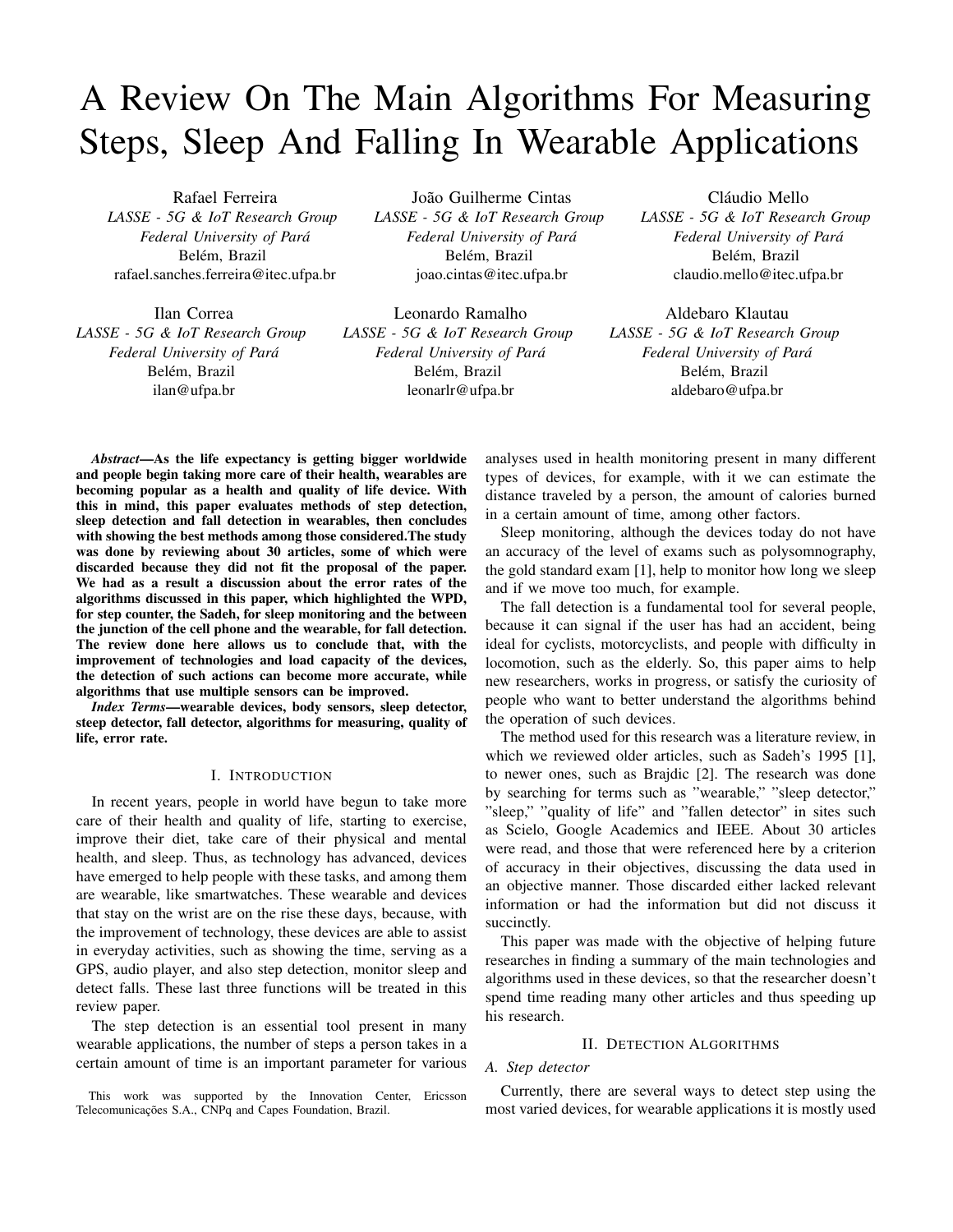accelerometers associated with the most diverse algorithms due to its portability and use in other health monitoring algorithms. The description and analysis of the main algorithms used, the hidden Markov models (HMM), continuous wavelet transform (CWT) and windowed peak detection (WPD), as well as an alternative that uses the angle variation to determine the step, will be addressed to follow.

HMM – This algorithm uses in its essence statistical models to analyze and determine the step. With the appropriate dataset, in this case the acceleration signal, it can be trained to determine the different phases that are part of the step process and, consequently, indicate its occurrence or not [2].

CWT – This algorithm uses an acceleration signal transform technique in the frequency domain to decompose it into socalled wavelets, which are portions of the signal that carry frequency and time information. From there, all frequency information outside the step frequency band is removed, the inverse transform of the signal is performed, and then the step is determined by the positive crossing of the centred moving average of the magnitude of the acceleration signal [2].

WPD – This algorithm calculates the centred moving average of the magnitude of the acceleration signal, separates it into windows, and based on the peak of the resulting signal, the occurrence of step is determined [2].

Angle variation – This uses to determine the step the variation in angle that the movement of the arms or legs present. It is important to point out that this type of algorithm has a superior performance than accelerometer at higher walking speeds, which have a high associated error rate, as well as it does not require the pre-processing or use of low-pass filter, which are necessary in the other algorithms [2].

#### *B. Sleep monitor*

Sleep quality is a factor that influences all human activities, from mental to physical health. A good quality sleep, with a comfortable environment and 8-7 continuous sleep reduces the risk of diseases such as depression, diabetes, depression [3]. So, taking care of sleep is taking care of quality of life. That way, as people realize the importance of it, they start monitoring it, and consequently, companies start making devices to monitor it.

The gold standard for sleep monitoring is Polysomnography (PSG), a laboratory test in which analyzes the patient's brain waves, blood oxygen level, heart rate and body movements are captured, all during a night's sleep [4]. With this examination, doctors can accurately diagnose sleep disorders.

However, it is an expensive and invasive exam because it is necessary that the patient sleeps in the laboratory [4], so we sought cheaper and less invasive methods to measure sleep. One of these methods is actigraphy, done as follows: the patient uses a device that stays in the non-dominant arm, which has acceleration sensors with memory, for at least one week (the doctor should stipulate the maximum time), measuring the patient's movement throughout the period of use, being removed only in the bath [4].

Thus, by means of an application for computer, cell phone or a smartwatch, the sleep can be monitored and analyzed, because the device can register the amount of time awake and sleeping, through the accelerometer of the device, so it can be observed data such as sleep time, whether the patient moved too much or if he woke up at night [4]. This method is inexpensive and non-invasive, and, as much as it has less reliability than PSG it still has a high degree and is therefore adopted by a smartwatch to check sleep [5].

meanwhile, it is worth remembering that smartwatch actigraphy is not efficient for diagnosing users with sleep disorders, because a clinical picture cannot be accurately diagnosed only with wrist movement, and in these cases, PSG is indicated.

There are several sleep-wake algorithms, some public and others are owned by companies, but many are based on Cole-Kripke and Sadeh [5]. The Cole-Kripke algorithm is indicated for adult individuals who have some sleep disorder, as it was developed with data obtained from subjects between 35 and 65 years [6], who half had some sleep disorder, and the other half did not. This algorithm is based on the following formula:

$$
d = p(w_{-4}a_{-4} + w_{-3}a_{-3} + w_{-2}a_{-2} + w_{-1}a_{-1}+ w_0a_0 + w_{+1}a_{+1} + w_{+2}a_{+2})
$$
 (1)

Which has its weights calculated for preset times in time intervals, such as 10 seconds, 30 seconds or 1 minute. Being the *p* a scale factor for the whole equation, the *w* are the weights for each minute, such that the '-'and '+' stand for the minutes before and after the w zero, which is the specific movement to be measured and *a* is the average activity obtained by the device. Finally,  $d$  is the result, if  $d < 1$ , indicates that the subject is asleep, and if  $d \geq 1$ , indicates awake. The best result is obtained when the epoch is equal to 10 seconds, and, through calculations obtained by a set of training and validation, combined with a cross-validation, taken from the subjects tested, we have that the following equation is the most efficient to measure sleep:

$$
d = 0.00001(404a_{-4} + 598a_{-3} + 326a_{-2} + 441a_{-1}+ 1,408a_0 + 508a_{+1} + 350a_{+2})
$$
 (2)

Sadeh algorithm is indicated for young individuals, since the study group were young people between 10 and 16 and young adults aged 20 to 25 [1]. It works as follows: With a fixed epoch of 60 seconds in 11-minute window and adapting Webster's method, which was used in the above algorithm, we have formula that changes to each user. The ActiGraph device uses the following formula [7] :

Whereby the Sadeh use one axis (the y), so, the Sleep index are defined as:

$$
si = 7.601 - (0.065 * avg) - (1.08 * nats)
$$
  
- (0.056 \* sd) - (0.703 \* lg) (3)

Where *avg* represent the average of the activity counts in an 11-epoch windows centered at *t*, *nats* represent the number of epochs in the 11-windows, *sd* represent the standard deviation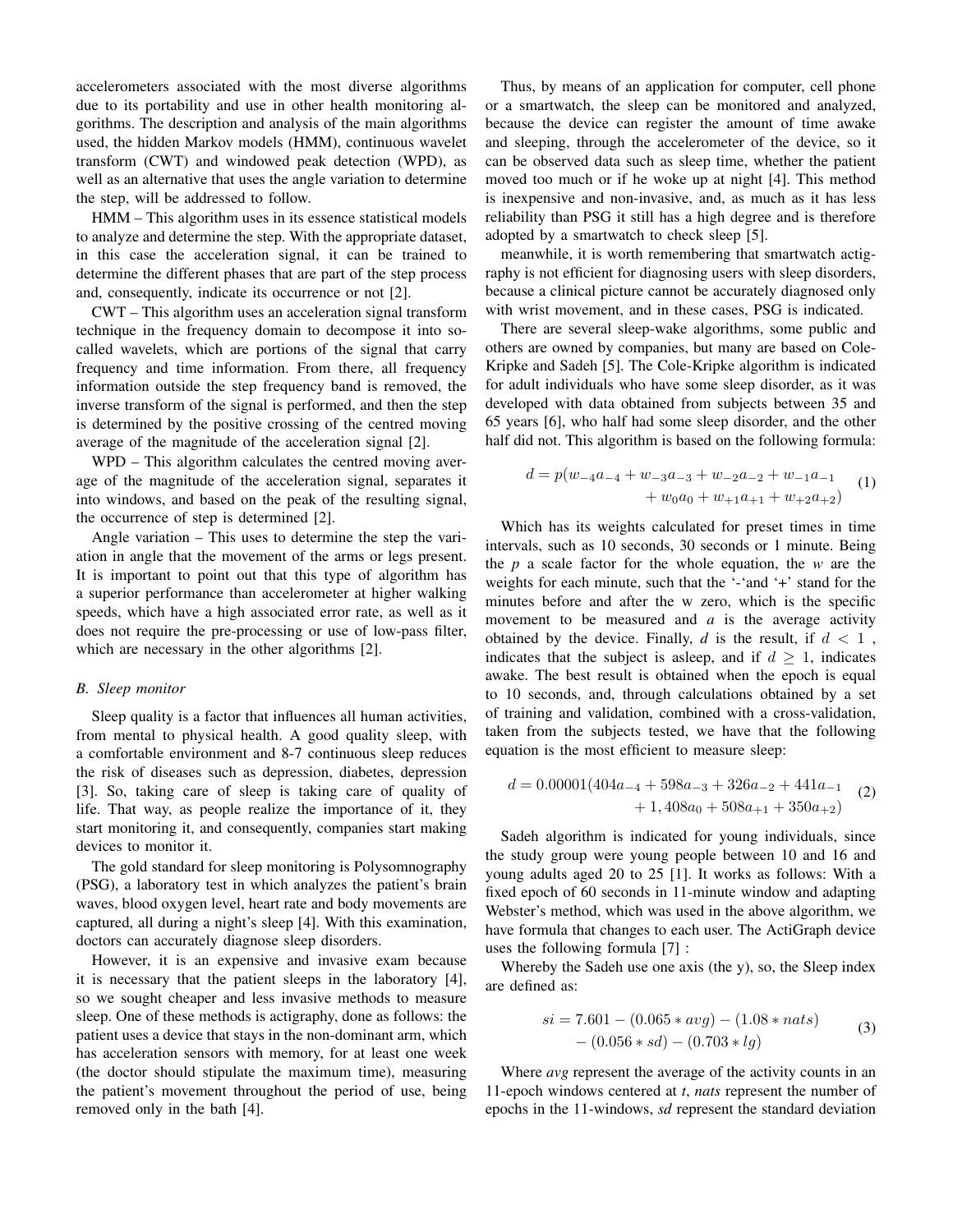of counts in a 6-epoch windows, which includes *t* and the five preceding epochs and *lg* is the natural logarithm of the activity at epoch *t*. So, if the  $si$  > −4, the person is in the sleep state, else, in the awake state.

## *C. Fall detection*

As global life expectancy keeps growing [8] the elderly population are getting more and more fragile in their body configuration, thus monitoring and making sure that they are safe is a problem yet to be solved. On this subject, fall detection systems are being developed to ensure that in the case of a fall, the person receives the needed medical care to lower the injuries.

Fall detection in a wrist wearable is less precise than the other wearable because of the constant movement in Activities of Daily Living (ADLs), so in order to get a more precise detection it is recommended to use a smartphone as a second point of measure. The most used method for fall detection is threshold based. In this paper we will be using three types of threshold formulas: Total vectorial acceleration, Fall index, Absolute vertical acceleration.

Total vectorial acceleration: the module of the sums of acceleration in X, Y and Z axis. Fall index: Sum of the difference in acceleration in each axis, requires a higher sample rate because the samples are compared. Absolute vertical acceleration: calculates the total acceleration in the vertical direction.

Using these measuring methods on the phone is way more accurate than the wrist wearable because of its position relative to the body, with the wrist wearable because of the natural movement of the arm detecting ADLs is more ineffective this way [9].

#### III. ERROR RATE

Measurement algorithms have an error rate, which can increase or decrease depending on the measurement method and threshold [2]. Regarding the step detector we realize, therefore, that two algorithms have better performance over the others. If we take the error rate as the main parameter, the detection by angle variation has better performance with an error rate of less than 1% compared to 3% of the other algorithms [10], however, it should be noted that this result was obtained in this specific study, so that other studies may obtain different results. In general, both are efficient and used. Furthermore, this one needs an extra sensor since the accelerometer is indispensable for the calculation of other health parameters and its inclusion is generally already foreseen, which for wearable applications, which always seek the lowest possible weight and size, can be an obstacle. So, in general, algorithms that use accelerometers are the most suitable for the case of wearable, in particular, the WPD has a good performance for these applications with relative simplicity compared to other HMM and CWT that have relatively more complex algorithms in terms of processing.

In relation to the sleep monitor, the algorithm which obtained the best result was the Sadeh algorithm, because it

| Algorithm              | <b>Advantages</b> |                                                          | <b>Disadvantages</b>                         |
|------------------------|-------------------|----------------------------------------------------------|----------------------------------------------|
| <b>HMM</b>             |                   | Good performance<br>(Pode deixar em<br>branco isso aqui) | Low computational<br>cost                    |
| <b>CWT</b>             |                   |                                                          |                                              |
| <b>WPD</b>             | Low error rate    | Good performance<br>with Low<br>computational cost       | (Pode deixar em<br>branco isso aqui)         |
| <b>Angle Variation</b> |                   | Good performance at<br>higher walking speeds             | <b>Additional hardware</b><br>(Extra sensor) |

Fig. 1. Comparative table of the main step algorithms

obtained the best Signal Detection Theory d-prime(d', whose value is the difference between the z-score of the false alarm and hit rate), equal to 1.807, and also better sensitivity and specificity. However, one cannot fail to point out that the result of the Cole-Kripke algorithm obtained a similar result, not much lower. This way, we have that both are excellent actigraph meters, however, they are not real time meters, because the data is captured and only after the sleep cycle is fully terminated is the data analyzed, so, the use of these devices inside smartwatches would be of great benefit, because a real time monitoring would help in the search for sleep disorders [11].

| <b>Algorithm</b>      | Sadeh                                              | Cole-Kripke   |
|-----------------------|----------------------------------------------------|---------------|
| Presented the best d' | Yes                                                | No            |
| Best indicated for    | <b>Children and Youth</b>                          | <b>Adults</b> |
| Advantages            | Inexpensive and non-invasive                       |               |
| Disadvantages         | The most used ones do not process in real time yet |               |

Fig. 2. Comparative table of the main sleep algorithms

On the fall detection subject, if compared to Ifall and Fade the phone and wrist wearable fall detection system gets a 7 and 13 percent increase in accuracy [9] showing that phone and wearable is the most accurate approach to fall detection.

|                 | <b>Advantages:</b> | <b>Disadvantages:</b>                       |
|-----------------|--------------------|---------------------------------------------|
|                 | Only one devide    | Less batery capacity                        |
| Wriste wearable |                    | <b>Less processing Power</b>                |
|                 |                    | Less precision on detecting normal movement |
|                 |                    |                                             |

Fig. 3. Comparative table of the main fall algorithms with only wearable

|                                                      | Advantages:                                  | <b>Disadvantages</b>                |
|------------------------------------------------------|----------------------------------------------|-------------------------------------|
|                                                      | Greater processing power                     | The need for two concurrent devices |
| Wriste wearable + smartphone Larger battery capacity |                                              |                                     |
|                                                      | Greater precision on detecting falls         |                                     |
|                                                      | because of the position relative to the body |                                     |

Fig. 4. Comparative table of the main fall algorithms with wearable plus smartphone

In general, the algorithms cited are efficient, and this rate varies little from algorithm to algorithm, i.e., in most of the algorithms discussed here, there is not a large difference in efficiency to the point of discarding one to use another, and the device must have an optimization system for each person.